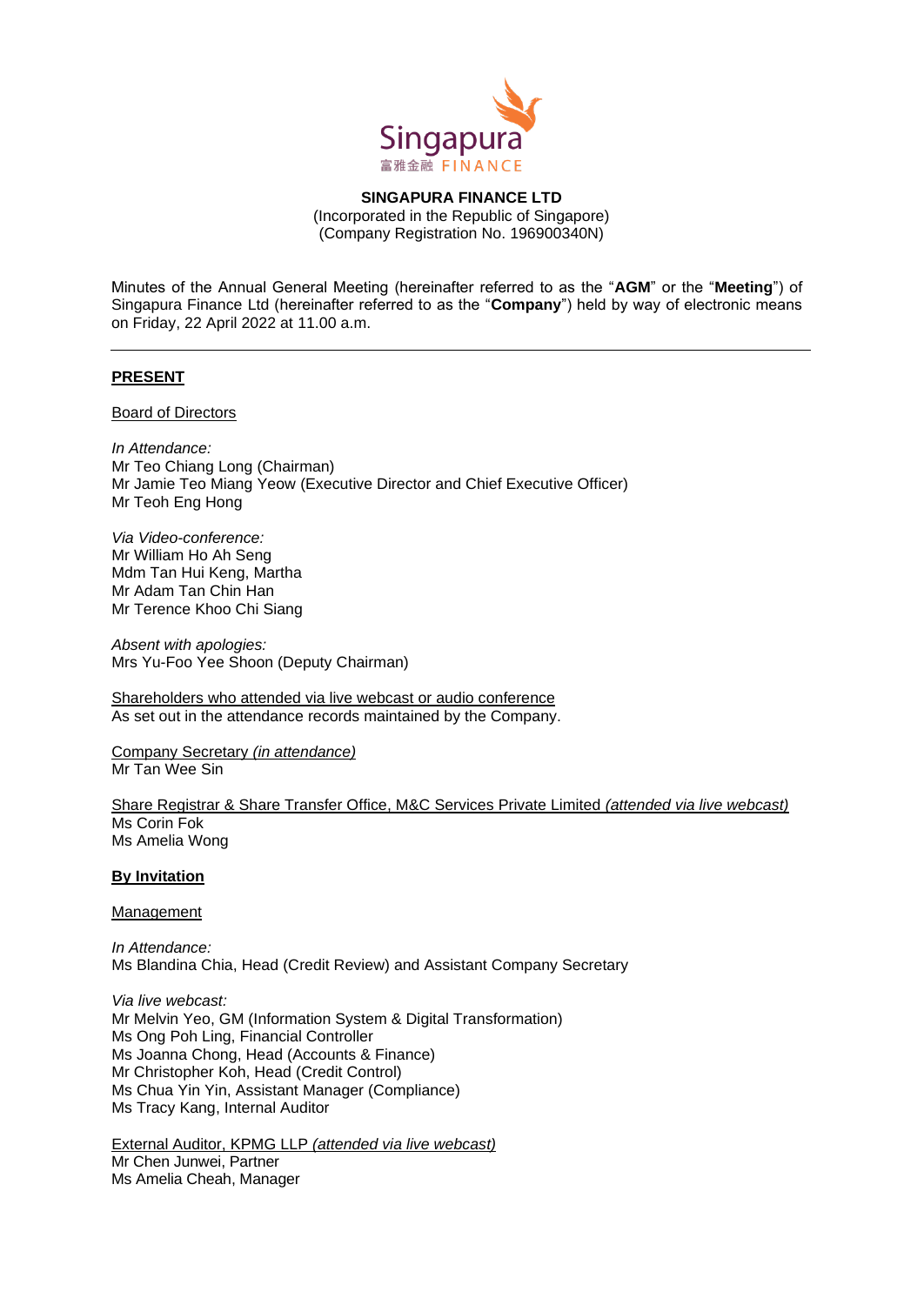## **QUORUM AND INTRODUCTION**

A quorum being present, the Chairman called the AGM to order.

The Chairman welcomed the shareholders who had joined the virtual AGM by "live" video and audio webcast.

### **SUBMISSION OF QUESTIONS**

Due to the circumstances, shareholders were not able to ask questions during the Meeting and had submitted their questions in relation to the agenda of the Meeting in advance.

The Chairman thanked shareholders for submitting questions and informed the Meeting that questions and the Company's responses have been announced via SGXNet and published on the Company's website on 14 April 2022. The Minutes of this AGM would also be announced via SGXNet and published on the Company's website within one month from the Meeting.

The Chairman further informed shareholders that as he was having sore throat, he would like to invite the Chief Executive Officer, Mr Jamie Teo Miang Yeow to chair the meeting on his behalf.

Mr Jamie Teo Miang Yeow took over the chair and introduced his fellow Board members.

# **NOTICE OF MEETING**

The Chairman took the Notice of AGM issued on 31 March 2021 as read.

### **APPOINTING CHAIRMAN OF MEETING AS PROXY AND POLL VOTING**

As all votes of the resolutions tabled at the AGM was by proxy and only the Chairman was appointed as proxy, the Chairman informed the Meeting that he has been appointed by numerous shareholders who hold a total of 84,241,374 shares as proxy and would be voting in accordance with their instructions.

Ms Tracy Kang, the Company's internal auditor and Trusted Services Pte. Ltd. had been appointed as Scrutineer and Polling Agent respectively.

The Chairman also informed the Meeting that he would announce the poll results after each resolution was proposed.

### **ORDINARY BUSINESS:**

### **Resolution 1 – Adoption of Directors' Statement and Audited Financial Statements of the Company for the financial year ended 31 December 2021 together with the Auditors' Report**

The Chairman proposed that the Directors' Statement and the Audited Financial Statements of the Company for the financial year ended 31 December 2021, together with the Auditors' Report be received and adopted.

The Chairman put the motion to vote. He said that voting had been conducted by poll in advance and the result of the poll on this motion was as follows:

• Votes FOR the resolution: 84,182,374 votes or 100.00%.

• Votes AGAINST the resolution: 0 votes or 0.00%.

The Chairman declared the resolution carried.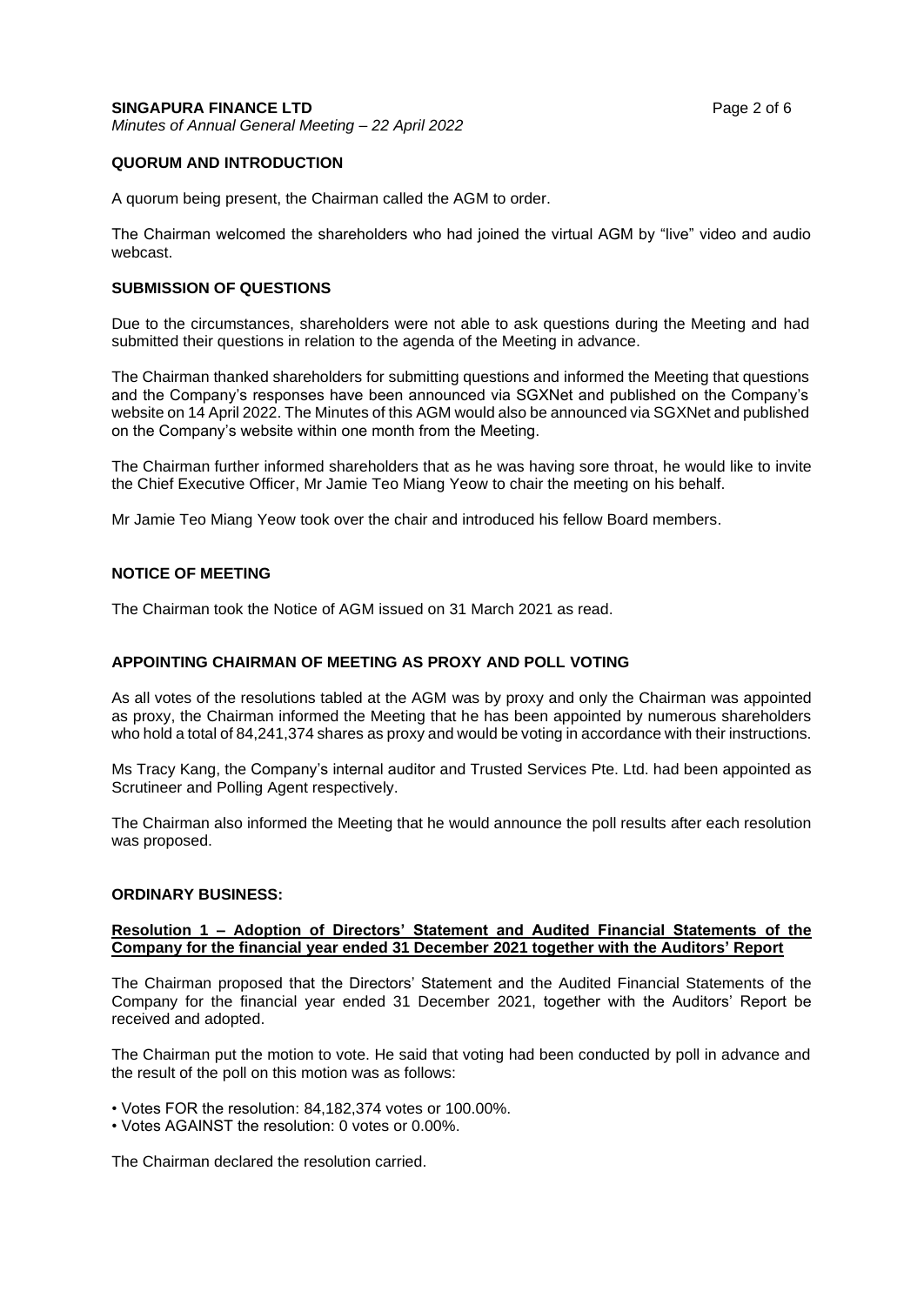### **SINGAPURA FINANCE LTD Page 3 of 6**

*Minutes of Annual General Meeting – 22 April 2022*

RESOLVED THAT the Directors' Statement and the Audited Financial Statements of the Company for the financial year ended 31 December 2021, together with the Auditors' Report, be received and adopted.

### **Resolution 2 – Declaration of First and Final Dividend and Special Divided**

The Chairman informed that the Board has recommended a first and final dividend (one-tier tax-exempt) of 2.0 cents per share and a special dividend (one-tier tax-exempt) of 2.0 cents per share for the year ended 31 December 2021.

The Chairman put the motion to vote. He said that voting had been conducted by poll in advance and the result of the poll on this motion was as follows:

• Votes FOR the resolution: 84,182,374 votes or 100.00%.

• Votes AGAINST the resolution: 0 votes or 0.00%.

The Chairman declared the resolution carried.

RESOLVED THAT the payment of a first and final dividend (one-tier tax-exempt) of 2.0 cents per share and a special dividend (one-tier tax-exempt) of 2.0 cents per share for the year ended 31 December 2021 be approved.

The Chairman informed that the last day for registration for dividends entitlement is 28 April 2022 at 5 p.m. The closure of share transfer books and the register of members is 29 April 2022 and the dividends payment date is 9 May 2022.

#### **Resolution 3(a) – Re-election of Mr Teoh Eng Hong as a Director of the Company**

Mr Teoh Eng Hong who was retiring as a Director of the Company pursuant to Article 97 of the Company's Constitution had signified his consent to continue in office.

Mr Teoh Eng Hong would, upon re-election as a Director of the Company, continue as Chairman of Remuneration and Executive Committees and as a member of the Audit, Nominating and Risk Management Committees.

The Chairman put the motion to vote. He said that voting had been conducted by poll in advance and the result of the poll on this motion was as follows:

• Votes FOR the resolution: 84,182,374 votes or 100.00%.

• Votes AGAINST the resolution: 0 votes or 0.00%.

The Chairman declared the resolution carried.

RESOLVED THAT Mr Teoh Eng Hong be re-elected as a Director of the Company.

### **Resolution 3(b) – Re-election of Mdm Tan Hui Keng Martha as a Director of the Company**

Mdm Tan Hui Keng Martha who was retiring as a Director of the Company pursuant to Article 97 of the Company's Constitution had signified her consent to continue in office.

The Chairman proposed that Mdm Tan Hui Keng Martha be re-elected as a Director of the Company.

Mdm Tan Hui Keng Martha would, upon re-election as a Director of the Company, continue as Chairman of Audit Committee and as a member of the Remuneration, Nominating and Risk Management Committees.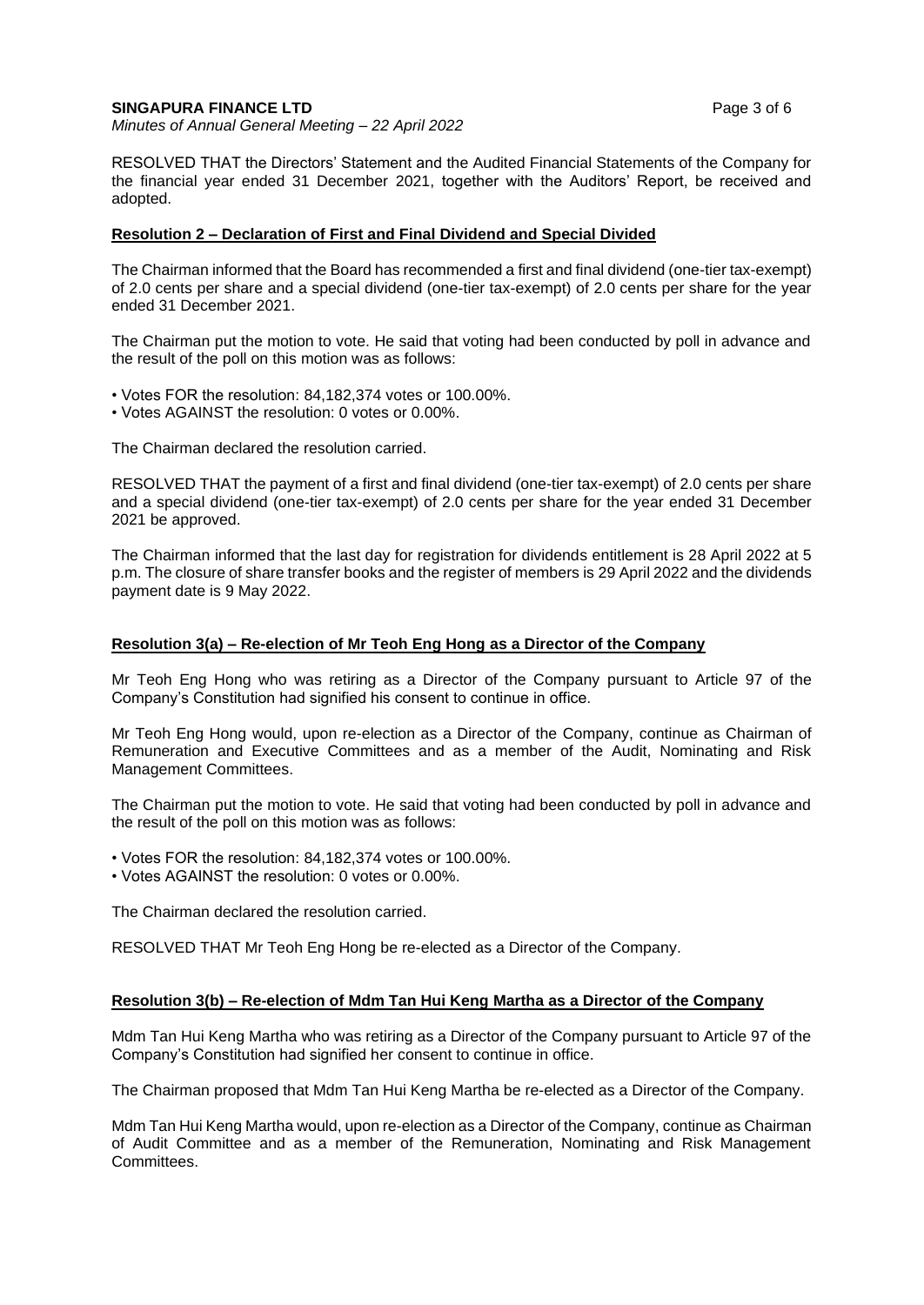#### **SINGAPURA FINANCE LTD Page 4 of 6**

*Minutes of Annual General Meeting – 22 April 2022*

The Chairman put the motion to vote. He said that voting had been conducted by poll in advance and the result of the poll on this motion was as follows:

- Votes FOR the resolution: 84,182,374 votes or 99.93%.
- Votes AGAINST the resolution: 59,000 votes or 0.07%.

The Chairman declared the resolution carried.

RESOLVED THAT Mdm Tan Hui Keng Martha be re-elected as a Director of the Company.

### **Resolution 3(c) – Re-election of Mr Adam Tan Chin Han as a Director of the Company**

Mr Adam Tan Chin Han who was retiring as a Director of the Company pursuant to Article 97 of the Company's Constitution had signified his consent to continue in office.

The Chairman proposed that Mr Adam Tan Chin Han be re-elected as a Director of the Company.

Mr Adam Tan Chin Han would, upon re-election as a Director of the Company, continue as Chairman of Risk Management Committee and as a member of the Audit, Remuneration, Nominating, Executive and Digitalization Committees.

The Chairman put the motion to vote. He said that voting had been conducted by poll in advance and the result of the poll on this motion was as follows:

- Votes FOR the resolution: 84,182,374 votes or 100.00%.
- Votes AGAINST the resolution: 0 votes or 0.00%.

The Chairman declared the resolution carried.

RESOLVED THAT Mr Adam Tan Chin Han be re-elected as a Director of the Company.

### **Resolution 4 – Approval of Directors' fees of S\$540,000 for the year ended 31 December 2021**

The Chairman sought shareholders' approval to pay the amount of S\$540,000 as Directors' fees for the year ended 31 December 2021.

The Chairman put the motion to vote. He said that voting had been conducted by poll in advance and the result of the poll on this motion was as follows:

• Votes FOR the resolution: 84,170,374 votes or 100.00%.

• Votes AGAINST the resolution: 0 votes or 0.00%.

The Chairman declared the resolution carried.

RESOLVED THAT the amount of S\$540,000 as Directors' fees for the year ended 31 December 2021 be approved.

## **Resolution 5 – Re-appointment of KPMG LLP as Auditor of the Company and authorisation for Directors to fix their remuneration**

The Chairman proposed that KPMG LLP be re-appointed as Auditor of the Company and that the Directors be authorised to fix their remuneration.

The Chairman put the motion to vote. He said that voting had been conducted by poll in advance and the result of the poll on this motion was as follows: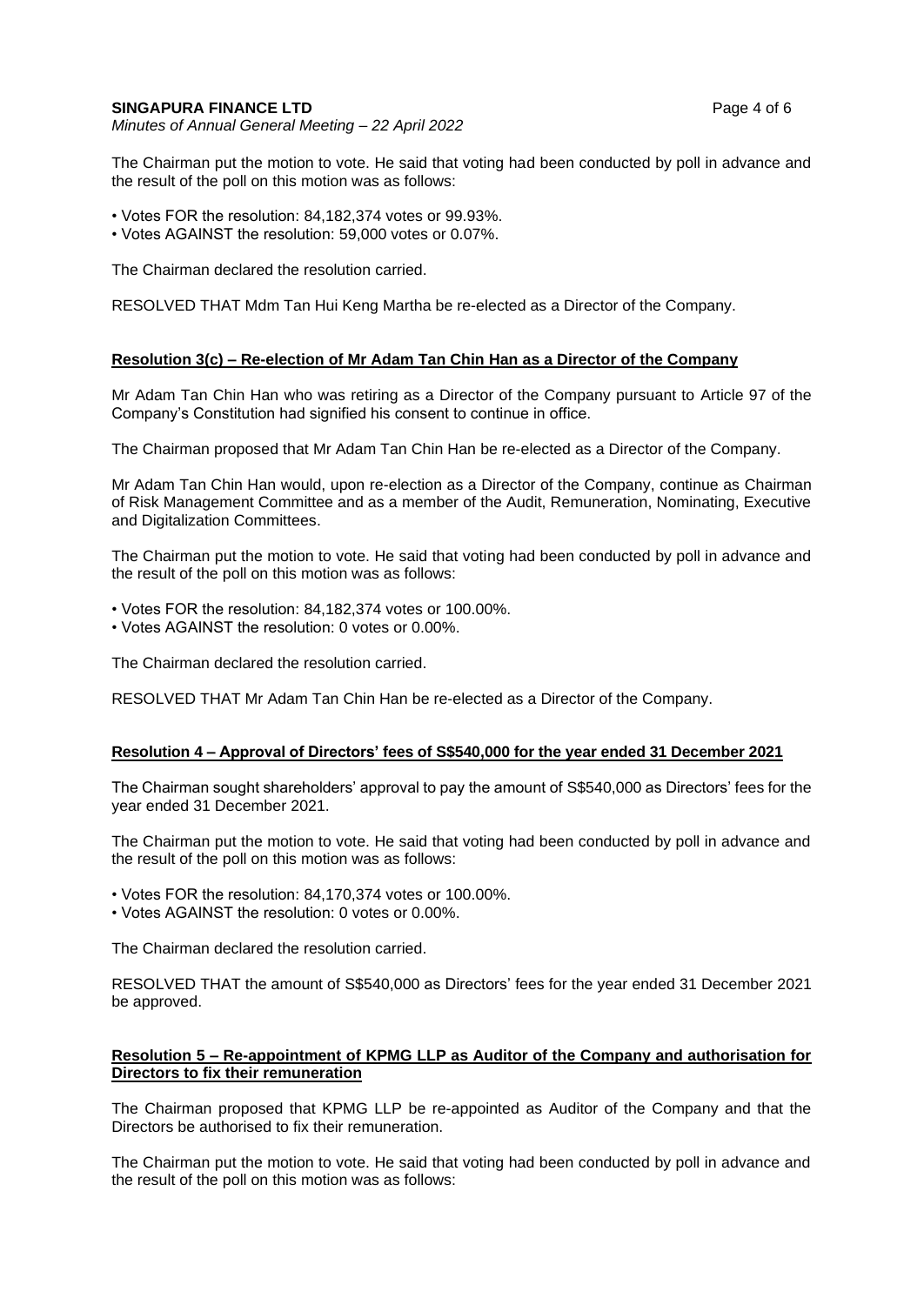## **SINGAPURA FINANCE LTD Page 5 of 6**

*Minutes of Annual General Meeting – 22 April 2022*

• Votes FOR the resolution: 84,182,374 votes or 100.00%.

• Votes AGAINST the resolution: 0 votes or 0.00%.

The Chairman declared the resolution carried.

RESOLVED THAT KPMG LLP be re-appointed as Auditor of the Company and that the Directors be authorised to fix their remuneration.

## **Resolution 6 – Any other ordinary business**

As no notice of any other business had been received by the Secretary, the Meeting proceeded to deal with the special business of the Meeting.

## **SPECIAL BUSINESS:**

## **Resolution 7 – Authority to issue shares and to make or grant instruments convertible into shares**

The Chairman proposed Resolution 7 as set out in the Notice of the AGM issued on 31 March 2022.

The Chairman put the motion to vote. He said that voting had been conducted by poll in advance and the result of the poll on this motion was as follows:

- Votes FOR the resolution: 83,845,674 votes or 99.61%.
- Votes AGAINST the resolution: 324,700 votes or 0.39%.

The Chairman declared the resolution carried.

RESOLVED THAT pursuant to Section 161 of the Companies Act, 1967 and Rule 806 of the Listing Manual of the Singapore Exchange Securities Trading Limited ("SGX-ST"), authority be and is hereby given to the Directors of the Company to:

- (a) (i) issue shares of the Company ("shares") whether by way of rights, bonus or otherwise; and/or
	- (ii) make or grant offers, agreements or options (collectively, "Instruments") that might or would require shares to be issued, including but not limited to the creation and issue of (as well as adjustments to) warrants, debentures or other instruments convertible into shares,

at any time and upon such terms and conditions and for such purposes and to such persons as the Directors of the Company may in their absolute discretion deem fit; and

(b) (notwithstanding the authority conferred by this Resolution may have ceased to be in force) issue shares in pursuance of any Instrument made or granted by the Directors of the Company while this Resolution was in force,

provided that:

(1) the aggregate number of shares to be issued pursuant to this Resolution (including shares to be issued in pursuance of Instruments made or granted pursuant to this Resolution) shall not exceed fifty per cent (50%) of the total number of issued shares (excluding treasury shares and subsidiary holdings) (as calculated in accordance with sub-paragraph (2) below), of which the aggregate number of shares to be issued other than on a pro rata basis to shareholders of the Company (including shares to be issued in pursuance of Instruments made or granted pursuant to this Resolution) shall not exceed twenty per cent (20%) of the total number of issued shares